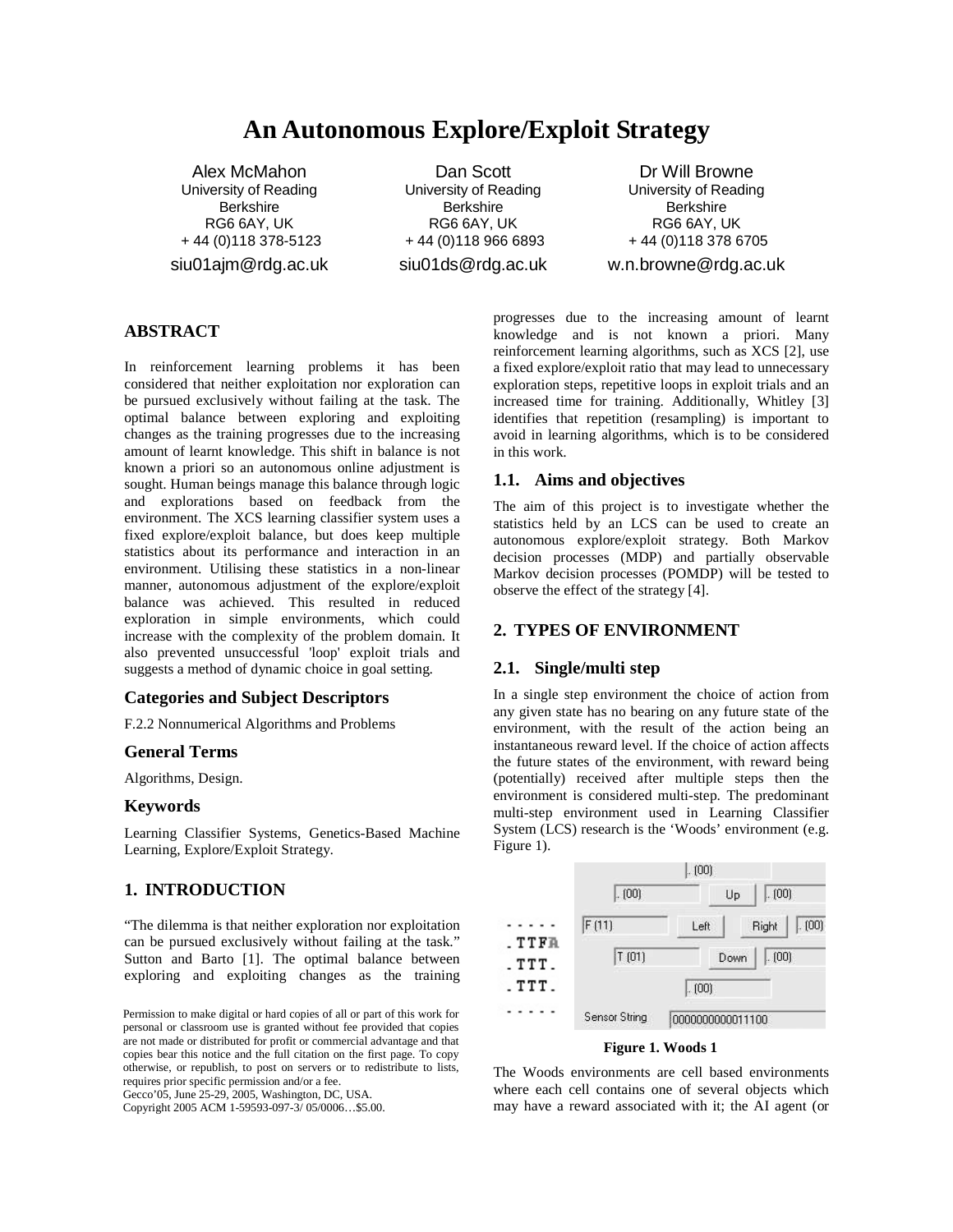animat) must navigate this environment to find the reward. In the most common woods environment there are 2 types of objects: T (tree) is an impassable object with zero reward, F (food) bestows a positive reward. Empty cells are indicated by a full stop and have zero associated reward. The animat has the ability to sense the objects in the surrounding 8 cells.

#### **2.2. Markovian/non-Markovian**

Within multi-step environments there is a distinct division between two types of environment, "If an environment has the Markov property, then its one-step dynamics enable us to predict the next state and expected next reward given the current state and action." [1].



**Figure 2. Woods 100, 2 positions with identical sensor strings**

This is perhaps best illustrated with an example; in Woods1 (see Figure 1) each possible position of the animat results in a unique sensor string (note that the environment wraps around on each side) and so after learning the animat can tell instantly which cell it is in. However in Woods 100 (see Figure 2), there are two positions that give identical sensor readings, but with different subsequent states (and eventual rewards), this is therefore a POMDP environment.

#### **2.3. Static/dynamic**

In the standard woods environment nothing changes over time, to test more advanced aspects of AI the environment can be made to be dynamic, for example the objects could move over time, or certain properties of objects could change. There is also the possibility of having a Multi-Agent System (MAS) which would introduce the possibilities of competition and collaboration. Initially the system will be tested in Static environments only; although it is hypothesised that dynamic environments would require the simulation of more complex exploration.

## **3. AI ARCHITECTURES**

#### **3.1. Learning Classifier Systems**

Learning Classifier Systems are rule-based evolutionary learning systems. The fact that they are rule-based gives them an advantage over some learning systems in that they have a high level of knowledge transparency, as the rules governing the LCS can be interpreted relatively easily. The original LCS [5] has been adapted and improved by various researchers, of key importance is XCS [2], which (amongst other things) modifies Holland's LCS to use an accuracy-based fitness approach. There has also been relevant further work extending LCS to anticipate the effect of its actions, in the shape of Anticipatory Classifier Systems (ACS) [6]. Wilson outlined both global and local explore/exploit strategies and concluded much further work is needed as they are crucial for true autonomy [7].

## **3.2. Hybrid Explorer Classifier System**

The proposed system is a combination of a standard implementation of XCS [8] and the novel 'explorer' explore/exploit strategy. It supports the principle behind reinforcement learning in that an intelligent agent should learn from the interaction with its environment, and not from an explicit teacher. This leads to a Hybrid Explorer Classifier Systems (HECS).

#### **4. EXPLORER ARCHITECTURE**

The proposed explorer architecture for HECS bases the exploration level of the animat on three factors, whilst storing the explorer level as two separate real variables ranging from -1 to 1 (with 1 being fully satisfied). The equations proposed introduce several nonlinearities to the system, see figure 3, the precedence for the use of non-linear equations in LCS can be seen in their use for several other calculations, such as accuracy calculation, particularly where a sharp discrimination is required between similar inputs.



**Figure 3. Graph of explorer change based on prediction fitness and overshoot/undershoot**

#### **4.1. Accuracy induced exploration**

The proposed explorer framework takes into account the accuracy of the predictions made by the animat, this calculation is based on the fitness of the prediction (how confident the animat is in the accuracy of its prediction) and the amount of overshoot/undershoot of the prediction (relative to maximum reward/punishment):

$$
\Delta E_A = f(F) \times \left[ g(M_{PA}) \times \left( e^{-|O_s| \times M_{PA}} - 1 \right) + 1 \right] (1)
$$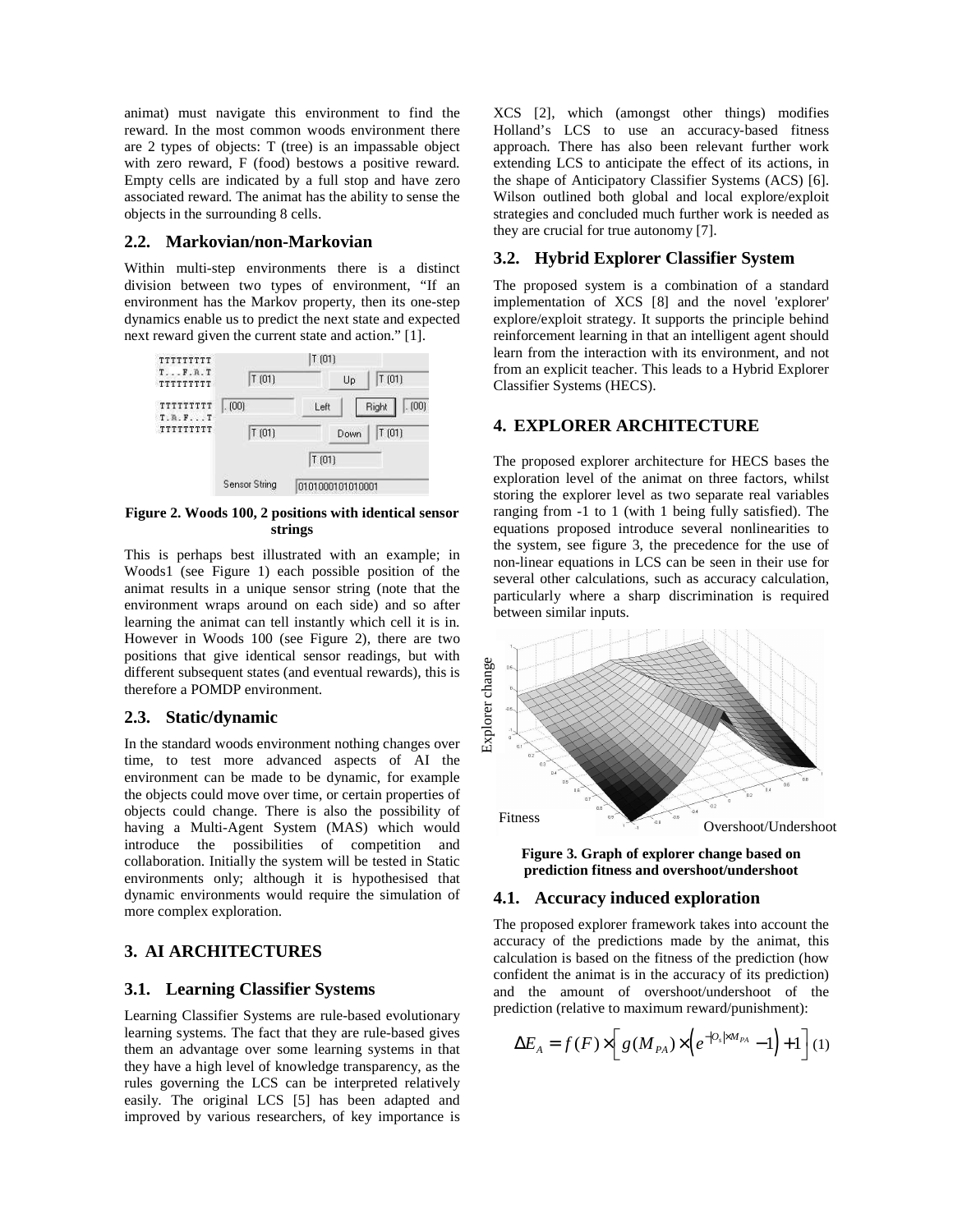The function  $f(F)$  is dependent on the fitness of the prediction  $(F)$  and a parameter that limits the maximum change in exploration (0-1).

$$
f(F) = \Delta E_{\text{Max}} \times F \qquad (2)
$$

MPA is a parameter which defines how close to 'perfect accuracy' a prediction has to be for a positive explorer increase (affects the gradient of the curve).

$$
g(M_{PA}) = \frac{2}{1 - e^{M_{PA}}} \qquad (3)
$$

 $O<sub>S</sub>$  is the scaled overshoot

$$
O_s = \frac{O}{R_{range}}\tag{4}
$$

Where:

 $\Delta E_{\text{max}}$  is the parameter which limits the maximum change in exploration (0-1)

F is the Fitness of prediction

O is the Reward Overshoot, (positive value indicates reward was greater than prediction)

*Rrange* is the animat's calculation of the range of rewards (max reward-max punishment)

 $M_{\rm \scriptscriptstyle PA}$  is a parameter that defines the tolerance to perfect

accuracy for a prediction to the reward obtained.

#### **4.2. Reward induced exploration**

When the animat receives immediate positive reward an explorer level is increased by an amount related to the amount of reward received relative to the maximum reward available, if the animat receives negative reward (or punishment) then the explorer level is decreased by an amount relative to the maximum punishment. The equation relating immediate reward to explorer change is, see figure 4:

$$
\Delta E_R = h(M_{RS}) \times sign(R_S) \times \left(e^{|R_S| \times M_{RS}} - 1\right) \quad (5)
$$

$$
h(M_{RS}) = \Delta E_{\text{max}} \times \frac{1}{e^{M_{Rs}} - 1} \quad (6)
$$

Where:

 $R<sub>s</sub>$  is the scaled reward/punishment

MRS is a scaling factor which affects the slope of the curve



**Figure 4. Graph of explorer change against immediate reward**

#### **4.3. Effect of time on explorations**

The effect of reward on the animat's explorer needs is made to decay over time so that as time proceeds the animat becomes less satisfied with the reward it received in the past, the opposite occurs with negative reward so that the animat begins to forget the negative reward it received in the past. For positive rewards this decay is delayed until the animat has made more steps than it has estimated as being the maximum amount required to reach a reward  $(n_{max})$  based on the minimum and maximum predictions in the population, and the discount factor  $(\gamma)$  (see figure 5):



**max steps estimate**

## **4.4. Effect of explorations**

The two explorer levels are used for two purposes: Firstly at the start of every trial the animat chooses whether to explore or exploit during this trial. This choice is based on the accuracy explorer level; if the animat is not satisfied with its accuracy it should explore more so as to improve its knowledge (and therefore accuracy), if however the animat has been largely accurate then it can assume that the environment has been learnt to a sufficient level and therefore the best choice of action is to maximise the immediate reward by exploiting this knowledge.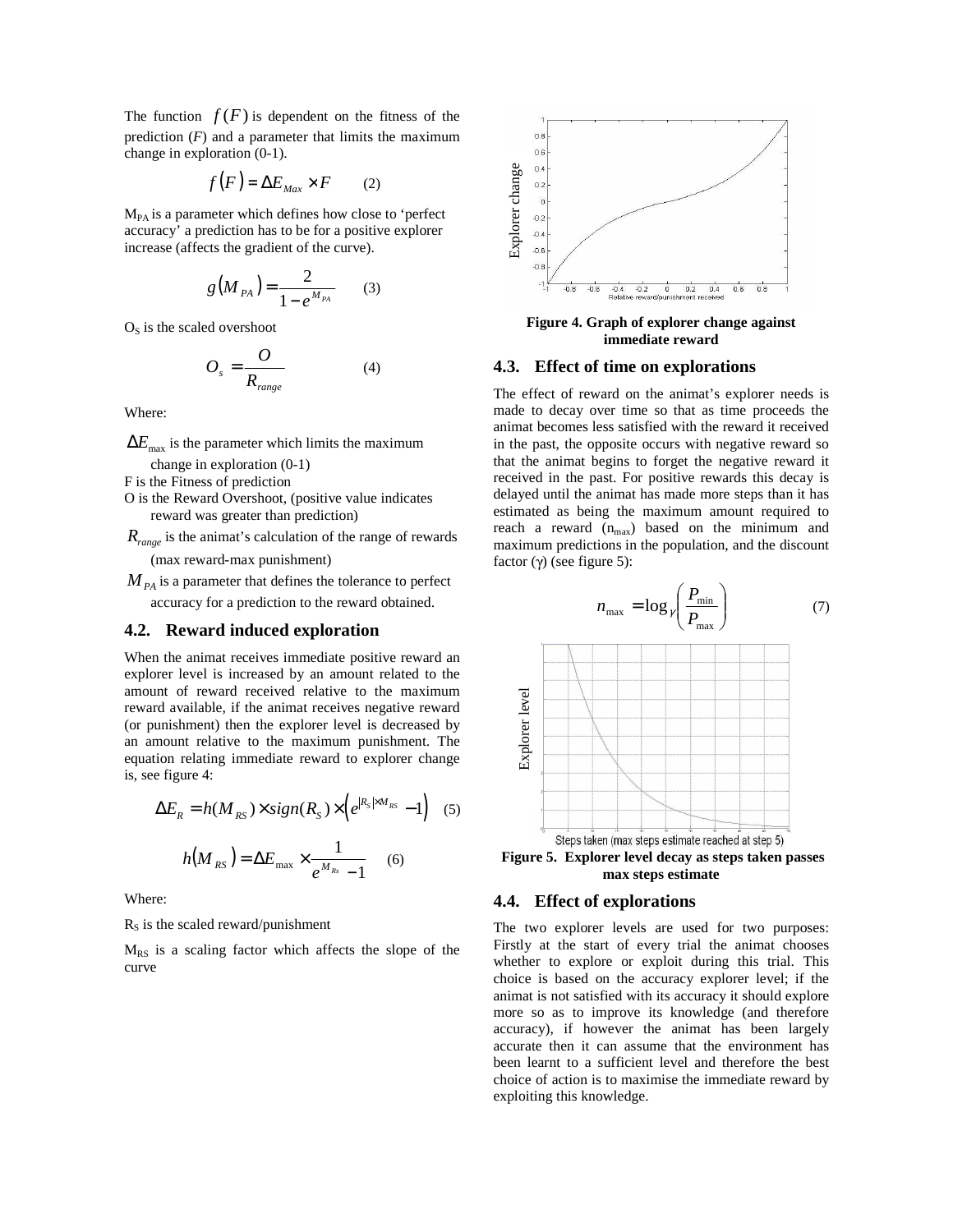$$
P_{\text{explr}} = \left(0.5 - \frac{0.9 \times E_A}{2}\right) \tag{8}
$$

Note in eqn. (8) the factor of 0.9 is an arbitrary value between 0 and 1 which means there is always a chance of both exploration and exploitation (see figure 6).



#### **Figure 6. Graph showing the probability of the animat exploring at any given trial**

Secondly the animat uses the reward induced explorer level to 'escape' from unsuccessful exploit trials; at the start of every exploit step the animat has the possibility of switching to explore mode if its explorer level is too close to zero; as the explorer level does not begin to decay until the estimated maximum number of steps have been taken there is little chance of switching until several exploit steps have failed to find a reward.

$$
P_{\text{SwitchToExplr}} = 1 - |E_R| \tag{9}
$$

## **5. RESULTS**

#### **5.1. Woods1 – XCS**

The implementation of XCS in HECS was verified as it correctly reproduced known results in the Woods1 environment [8]. HECS successfully learnt the best actions for each of the available positions (see figure 7)

| 46321 |     |
|-------|-----|
| 4TTF4 |     |
| 4TTT7 | 789 |
| 7TTT8 | 4 G |
| 13331 | 123 |



Once the soundness of the basic XCS was established, the explorer side of the architecture was enabled and the results compared. Each experiment was run 10 times with the average values shown in table 1. The deviation between each run was not significant.

With the explorer enabled the animat remained largely in explore mode for a period at the start, until it was satisfied with its accuracy, at which point it switched mainly to the exploit mode with occasional exploration trials. This suggests that the explore/exploit strategy enabled the animat to decide when to exploit effectively.

**Table 1. Woods1, effect of the explorer strategy on performance**

|                                                               | <b>XCS</b> | <b>HECS</b> |
|---------------------------------------------------------------|------------|-------------|
| <b>Average Steps</b>                                          | 2.792      | 2.727       |
| from start of training                                        |            |             |
| <b>Average Steps</b><br>last $100$ trials (optimum $1.6875$ ) | 1.708      | 1.725       |
| Ave. No. Of Explores                                          | 2000       | 138         |
| Actual Time taken (s)                                         | 402        | 65          |

Over the complete training cycle, 2000 exploit trials, HECS took fewer steps, which may be important during online learning where resources need to be conserved. The average steps taken to reward at the end of training was close to the optimum value, which was confirmed as the optimal policy was present in both systems.

The number of explore trials was significantly reduced by the novel explore/exploit strategy. This resulted in a significant timesaving for the overall algorithm.

The graph for macro population size, see Figure 8, shows that with explorations on HECS is still able to generalize, albeit less effectively than XCS. The graph is somewhat misleading in terms of the x axis, as HECS uses much less exploration trials and achieves a level of generalisation very close to that achieved with XCS after a greater number of exploration trials.



**Figure 8. Woods1 - graph showing effect of explorations**

## **5.2. Maze 4**

| TTTTTTTT     |  |  |  |  |
|--------------|--|--|--|--|
| T. . T. . F  |  |  |  |  |
| TT. . T. . T |  |  |  |  |
| TT.TTT       |  |  |  |  |
| $T$ . $T$    |  |  |  |  |
| TT.T.A.T     |  |  |  |  |
| T. T. T      |  |  |  |  |
| TTTTTTTT     |  |  |  |  |

#### **Figure 9. Maze4**

'Maze4' see figure 9, is also a static Markovian environment, but is a significantly larger environment than Woods1. This domain was used to test whether the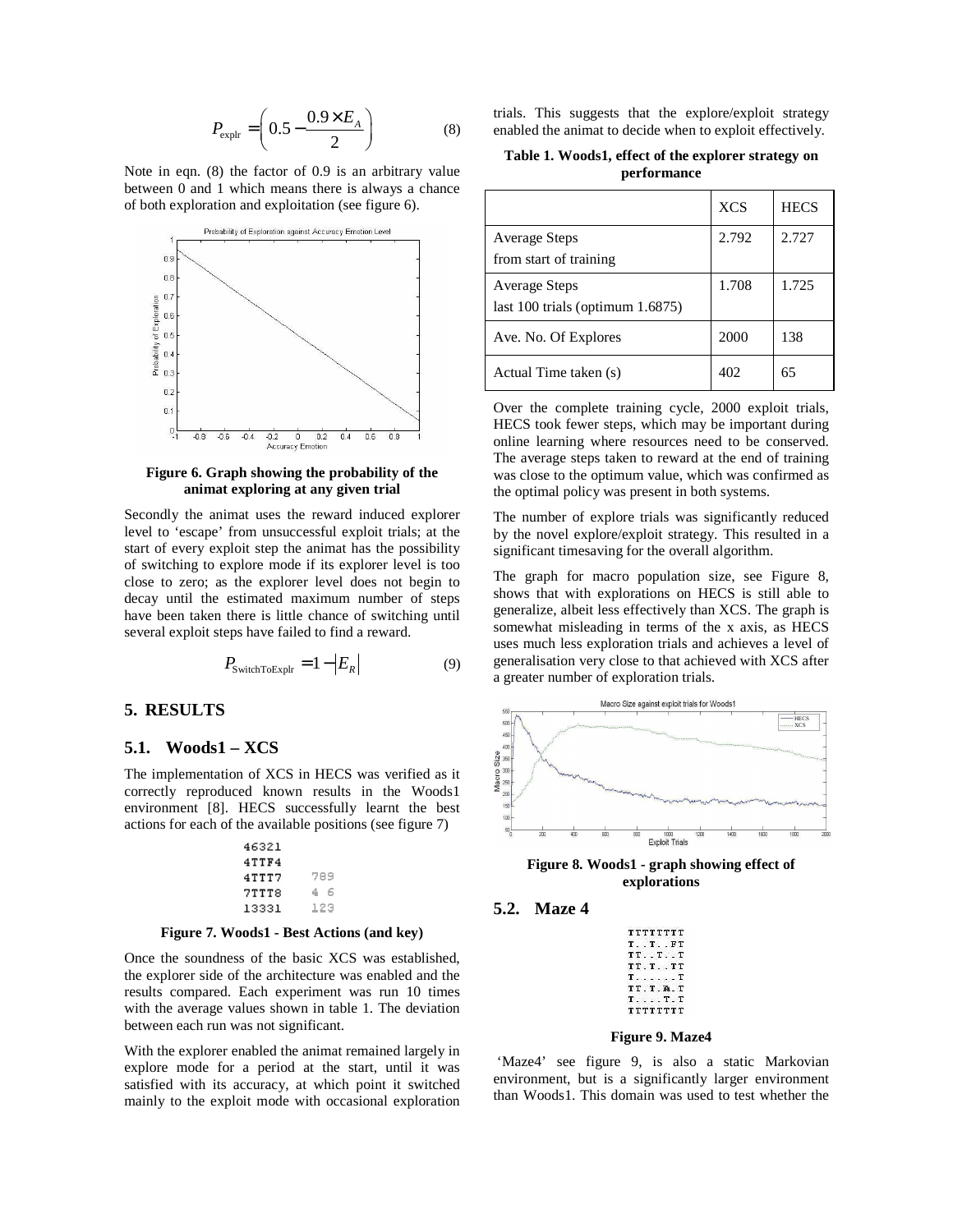explore/exploit benefits of HECS scaled to larger environments.

HECS managed to greatly improve its performance by using explorer based exploration as can be seen in the results, table 2, where both the number of explore trials and actual time taken were significantly reduced. The 'average test steps' is approximately the same. This environment is more complex than Woods1 due to the increase in average steps required to reward and less generalisation being possible. HECS was also able to generalise to a similar degree as XCS.

|  |  | <b>Table 2. Results for Maze4</b> |  |  |
|--|--|-----------------------------------|--|--|
|--|--|-----------------------------------|--|--|

|                                                                 | <b>XCS</b> | <b>HECS</b> |
|-----------------------------------------------------------------|------------|-------------|
| Average Steps<br>from start of training                         | 8.18       | 4.74        |
| Ave. No. Of Explores to optimum.<br>Max explorer change $= 1.0$ | 2000       | 208         |
| Actual Time taken (s)                                           | 1765       | 225         |
| Ave. No. Of Explores to optimum.<br>Max explorer change $= 0.5$ | 2000       | 3852        |

Exploration could be increased in HECS by reducing the effect of the explorer, which shows that the explore/exploit strategy can be adapted to an environment. Despite this greater exploration, the time taken for the experiment was only slightly longer than XCS due to the explorer preventing the animat becoming stuck in long exploit trials, which occurred 147 times in XCS.

It is noted that similar levels of generalization were achieved partly due to the low levels of generalisation possible, see figure 10. This figure also shows with the explorer the system found a good strategy quickly, whereas without the explorer the system kept trying alternative policies.



**Figure 10. Graphs showing steps taken and macro population size for Maze4**

## **5.3. Other environments**

The program was tested in Woods100, as this environment is a POMDP. Standard XCS is unable to learn rules that give the best actions. Extensions to the standard XCS, such as memory, or a different LCS architecture, such as ACS, are required in such environments. Therefore, it is not surprising that HECS failed to evolve appropriate classifiers. The explorer could not make an improvement, so the animat was always below the required accuracy, and so very rarely exploited.

This does not indicate a problem with the implementation of the explorer; instead it suggests that it could be used to change algorithmic methods or algorithm goals. It may allow a system to recognise that its environment is not simple/Markovian and adjust behaviours accordingly.

## **5.4. Effect of the explorer parameters**

The introduction of the explorer has increased the number of parameters required for HECS to run; it is worth noting which of these parameters HECS is most sensitive to, and which parameters are very robust. The 'Reward Slope Factor',  $M_{RS}$  in eqn. (5) seems to be fairly robust to changes in value. Increasing the 'Perfect Accuracy Weighting',  $M_{PA}$  in eqn. (1), improved the generalization ability in Woods1, however the same increase in Maze4 caused HECS to do many more exploration trials, never reaching a satisfactory accuracy level to begin exploitation. This suggests that this parameter is not very robust in the current implementation, although perhaps it could be adapted in relation to the estimate of the environment size.

An interesting parameter is the factor which multiplies the accuracy induced explorer level in eqn. (8), currently set at 0.9. If this factor is removed then the animat performs well in terms of requiring less explore trials (in Woods1) however it fails to generalise very much, as in effect it finds a set of classifiers which are accurate and lead to a reward from every location, and so it stops